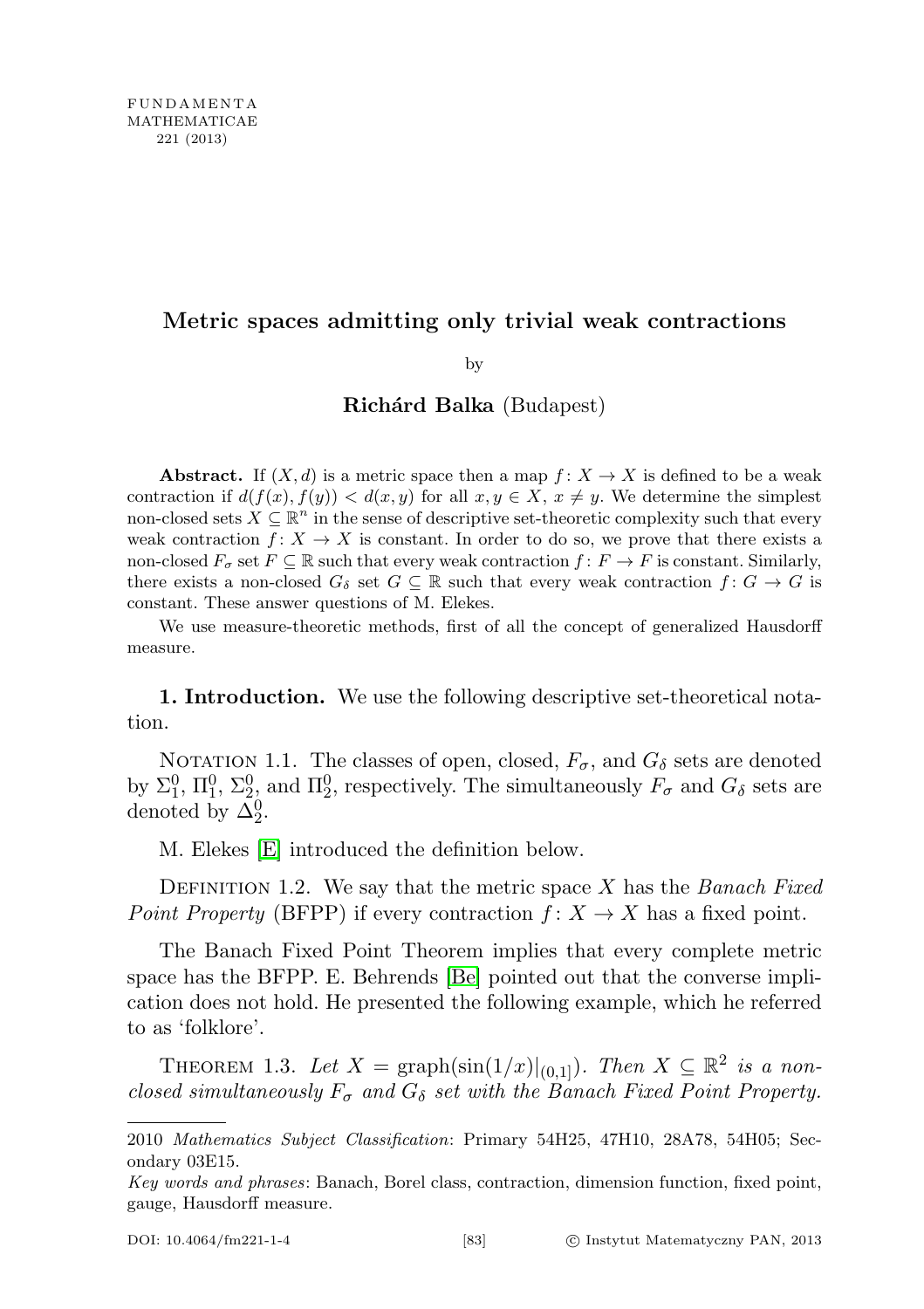M. Elekes [\[E\]](#page-11-0) described the simplest non-closed sets having the BFPP in the sense of descriptive set-theoretic complexity. He proved the following theorems.

<span id="page-1-1"></span>THEOREM 1.4 (M. Elekes). Every open subset of  $\mathbb{R}^n$  with the Banach Fixed Point Property is closed. Every simultaneously  $F_{\sigma}$  and  $G_{\delta}$  subset of  $\mathbb R$ with the Banach Fixed Point Property is closed.

THEOREM 1.5 (M. Elekes). There exist non-closed  $F_{\sigma}$  and non-closed  $G_{\delta}$  subsets of  $\mathbb R$  with the Banach Fixed Point Property.

The above three theorems answer the question about the lowest possible Borel classes of  $\mathbb{R}^n$  having a non-closed element with the BFPP. In the language of descriptive set theory, if  $n \geq 2$  then  $\Delta_2^0$  is the best possible class, since there are no  $\Sigma_1^0$  and  $\Pi_1^0$  examples. If  $n=1$  then  $\Sigma_2^0$  and  $\Pi_2^0$  are possible, but  $\Delta_2^0$  is not.

Note that if every weak contraction  $f: X \to X$  is constant then X has the BFPP. There are infinite complete metric spaces that admit only trivial weak contractions, for example the metric spaces  $X = \mathbb{Z} \times \{0\}^{n-1} \subseteq \mathbb{R}^n$ clearly have this property (there is a non-degenerate connected compact example in  $\mathbb{R}^n$  for every  $n \geq 2$ , see later). Therefore it is natural to ask the following question.

<span id="page-1-0"></span>QUESTION 1.6 (M. Elekes). What are the lowest possible Borel classes of  $\mathbb{R}^n$  having a non-closed element X such that every weak contraction  $f: X \to X$  is constant?

The main goal of our paper is to answer Question [1.6.](#page-1-0)

On the one hand, Theorem [1.4](#page-1-1) shows that there are no  $\Sigma_1^0$  and  $\Pi_1^0$  examples in the cases  $n \geq 2$ .

On the other hand, T. Dobrowolski [\[D\]](#page-11-1) pointed out a connection between our question and the so called Cook continua, non-degenerate connected compact topological spaces C such that every continuous map  $f: C \to C$ is either constant or the identity. They were named after H. Cook [\[C\]](#page-10-1), who first constructed such an object. Cook's example cannot be embedded in  $\mathbb{R}^2$ , only in  $\mathbb{R}^3$ . Later T. Maćkowiak [\[M,](#page-11-2) Cor. 32] has shown that there exists an arc-like (snake-like) Cook continuum, and arc-like continua are embeddable in the plane by [\[Bi,](#page-10-2) Thm. 4].

The next theorem is straightforward; it follows that the answer to Ques-tion [1.6](#page-1-0) is  $\Delta_2^0$  if  $n \geq 2$ .

THEOREM 1.7 (Maćkowiak, Dobrowolski). Let  $X = C \setminus \{c_0\}$ , where  $C \subseteq \mathbb{R}^2$  is a Cook continuum and  $c_0 \in C$  is arbitrary. Then  $X \subseteq \mathbb{R}^2$  is nonclosed, simultaneously  $F_{\sigma}$  and  $G_{\delta}$ , and every weak contraction  $f: X \rightarrow X$ is constant.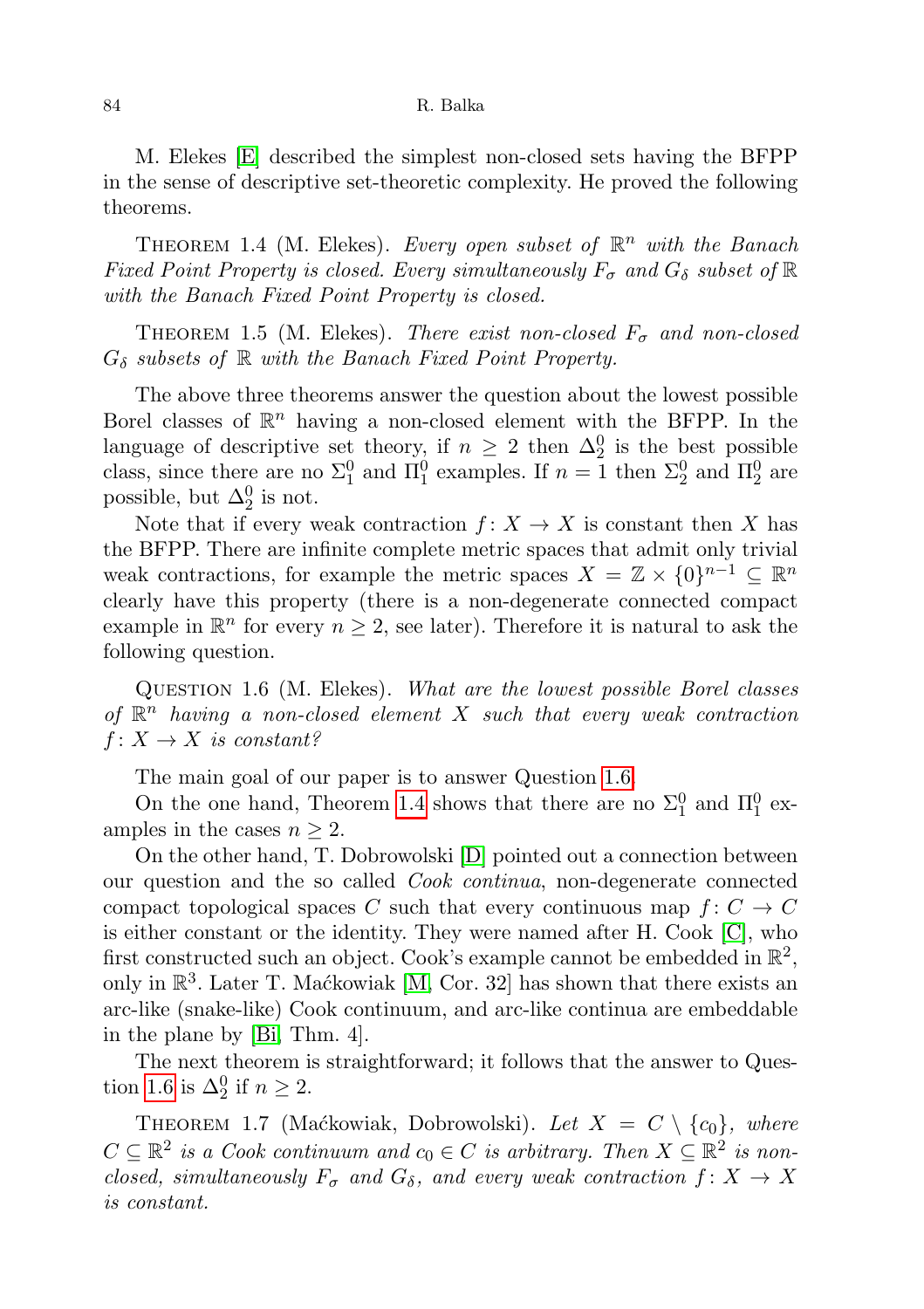If  $n = 1$  then Theorem [1.4](#page-1-1) implies that there is no  $\Delta_2^0$  example for Question [1.6.](#page-1-0) In the positive direction M. Elekes obtained the following partial result.

<span id="page-2-0"></span>THEOREM 1.8 (M. Elekes). There exists a non-closed  $G_{\delta}$  set  $G \subseteq \mathbb{R}$  such that every contraction  $f: G \to G$  is constant.

The proof of Theorem [1.8](#page-2-0) is based on the following theorem, interesting in its own right.

<span id="page-2-1"></span>THEOREM 1.9 (M. Elekes). For the generic compact set  $K \subseteq \mathbb{R}$  (in the sense of Baire category) for any contraction  $f: K \to \mathbb{R}$  the set  $f(K)$  does not contain a non-empty relatively open subset of K.

In order to answer Question [1.6](#page-1-0) it is enough to show that there are nonclosed  $\Sigma^0_2$  and  $\Pi^0_2$  subsets of  $\mathbb R$  that admit only trivial weak contractions. Therefore we prove the following theorems.

THEOREM [6.1](#page-8-0) (Main Theorem,  $F_{\sigma}$  case). There exists a non-closed  $F_{\sigma}$ set  $F \subseteq \mathbb{R}$  such that every weak contraction  $f: F \to F$  is constant.

THEOREM [6.2](#page-10-3) (Main Theorem,  $G_{\delta}$  case). There exists a non-closed  $G_{\delta}$ set  $G \subseteq \mathbb{R}$  such that every weak contraction  $f: G \to G$  is constant.

The heart of the proof is the following theorem, a partial measure-theoretic analogue of Theorem [1.9.](#page-2-1) For a gauge function  $h$  let us denote by  $\mathcal{H}^h$  the h-Hausdorff measure.

THEOREM [5.1](#page-7-0) (simplified version). There exists a compact set  $K \subseteq \mathbb{R}$ and a continuous gauge function h such that  $0 < H^h(K) < \infty$ , and for every weak contraction  $f: K \to \mathbb{R}$  we have  $\mathcal{H}^h(K \cap f(K)) = 0$ .

Based on the present paper, A. Máthé and the author show in [\[BM\]](#page-10-4) the following more general theorem. If  $X$  is a Polish space, then the generic compact set  $K \subseteq X$  is either finite or there is a continuous gauge function h such that  $0 < H^h(K) < \infty$ , and for every weak contraction  $f: K \to X$  we have  $\mathcal{H}^{h}(K\cap f(K))=0.$  If X is perfect, then the generic compact set  $K\subseteq X$  is infinite, so the first case does not occur. This is the measure-theoretic analogue of Theorem [1.9,](#page-2-1) which also answers a question of C. Cabrelli, U. B. Darji, and U. M. Molter. This is the reason why we will work in Polish spaces instead of R.

The structure of the paper is as follows. In the Preliminaries section we introduce some notation and definitions. In Section [3](#page-3-0) we define balanced compact sets in a Polish space  $X$ , and we prove their existence if X is uncountable. In Section [4](#page-5-0) we show that every balanced compact set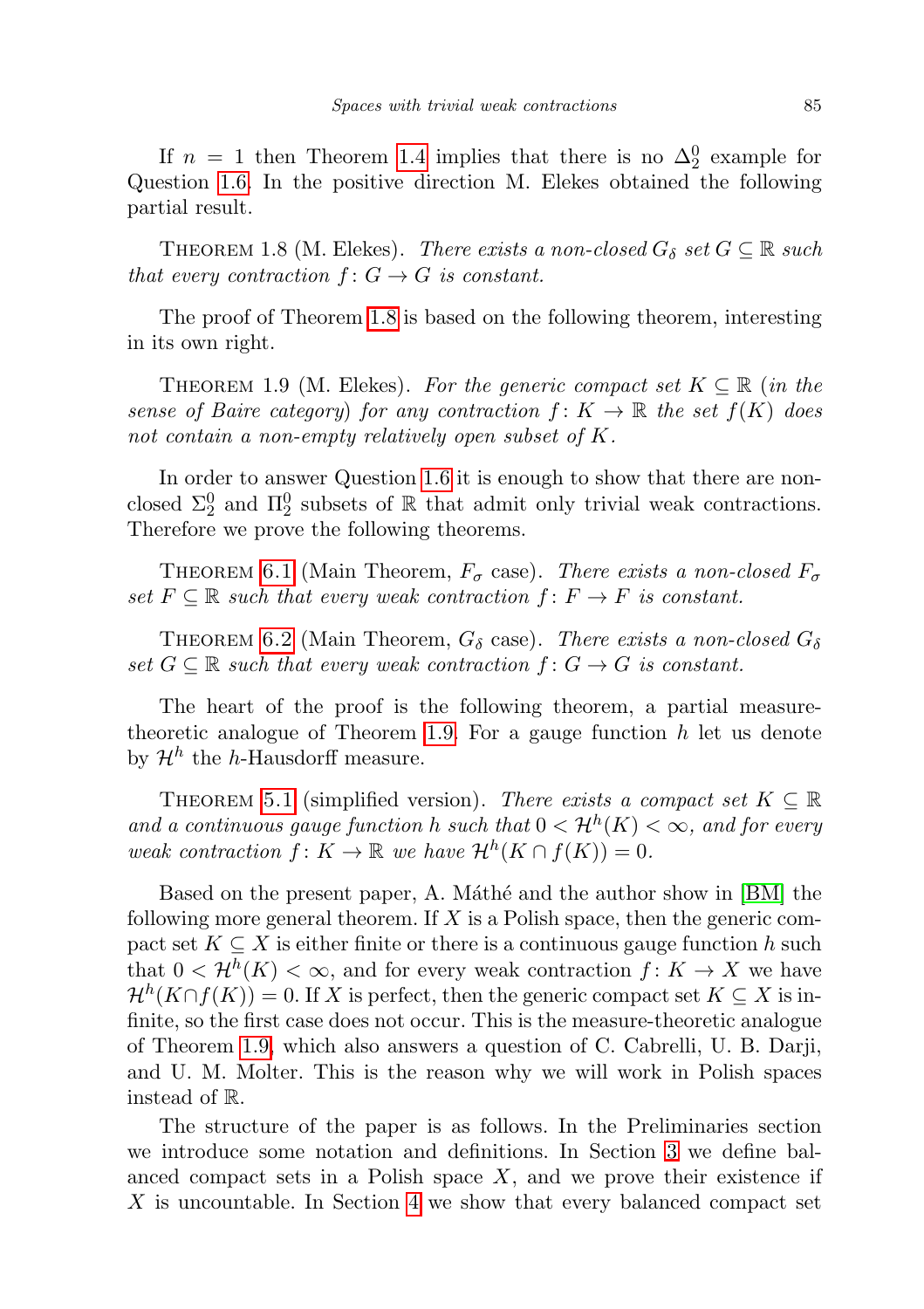$K \subseteq X$  has a continuous gauge function h such that  $0 < H^h(K) < \infty$ . In Section [5](#page-7-1) we show that  $\mathcal{H}^{h}(K \cap f(K)) = 0$  for every weak contraction  $f: K \to X$ , which completes the proof of Theorem [5.1.](#page-7-0) In Section [6](#page-8-1) we prove our Main Theorems, making use of Theorem [5.1](#page-7-0) and of ideas from [\[E\]](#page-11-0).

**2. Preliminaries.** Let  $(X, d)$  be a metric space, and let  $A, B \subseteq X$  be arbitrary sets. We denote by  $\int$  and diam A the interior and the diameter of A, respectively. We use the convention diam  $\emptyset = 0$ . The *distance* of the sets A and B is dist $(A, B) = \inf \{d(x, y) : x \in A, y \in B\}.$ 

The function  $h: [0, \infty) \to [0, \infty)$  is defined to be a *gauge function* if it is non-decreasing, right-continuous, and  $h(x) = 0$  iff  $x = 0$ .

For all  $A \subseteq X$  and  $\delta > 0$  consider

$$
\mathcal{H}_{\delta}^{h}(A) = \inf \Biggl\{ \sum_{i=1}^{\infty} h(\text{diam } A_{i}) : A \subseteq \bigcup_{i=1}^{\infty} A_{i}, \forall i \ \text{diam } A_{i} \le \delta \Biggr\},\
$$
  

$$
\mathcal{H}^{h}(A) = \lim_{\delta \to 0+} \mathcal{H}_{\delta}^{h}(A).
$$

We call  $\mathcal{H}^h$  the *h*-Hausdorff measure. For more information on these concepts see [\[R\]](#page-11-3).

A metric space  $X$  is *perfect* if it has no isolated points. A metric space X is Polish if it is complete and separable.

Given two metric spaces  $(X, d_X)$  and  $(Y, d_Y)$ , a function  $f: X \to Y$  is called Lipschitz if there is a constant  $C \in \mathbb{R}$  such that  $d_Y(f(x_1), f(x_2))$  $\leq C \cdot d_X(x_1, x_2)$  for all  $x_1, x_2 \in X$ . The smallest such constant C is the *Lipschitz constant* of f and denoted by Lip(f). If  $Lip(f) \leq 1$  then f is a 1-Lipschitz map; if  $\text{Lip}(f) < 1$  then f is a contraction. We say that f is a weak contraction if  $d_Y(f(x_1), f(x_2)) < d_X(x_1, x_2)$  for all  $x_1, x_2 \in X$ ,  $x_1 \neq x_2$ .

We write  $\lambda$  for the Lebesgue measure of R, and  $2N+1$  for the odd positive integers.

### <span id="page-3-0"></span>3. The definition and existence of balanced compact sets

DEFINITION 3.1. If  $a_n$   $(n \in \mathbb{N}^+)$  are positive integers then set, for all  $n \in \mathbb{N}^+,$ 

$$
\mathcal{I}_n = \prod_{k=1}^n \{1, \dots, a_k\} \text{ and } \mathcal{I} = \bigcup_{n=1}^\infty \mathcal{I}_n.
$$

We say that a map  $\Phi: 2\mathbb{N} + 1 \to \mathcal{I}$  is an *index function according to the* sequence  $\langle a_n \rangle$  if it is surjective and  $\Phi(n) \in \bigcup_{k=1}^n \mathcal{I}_k$  for every odd n.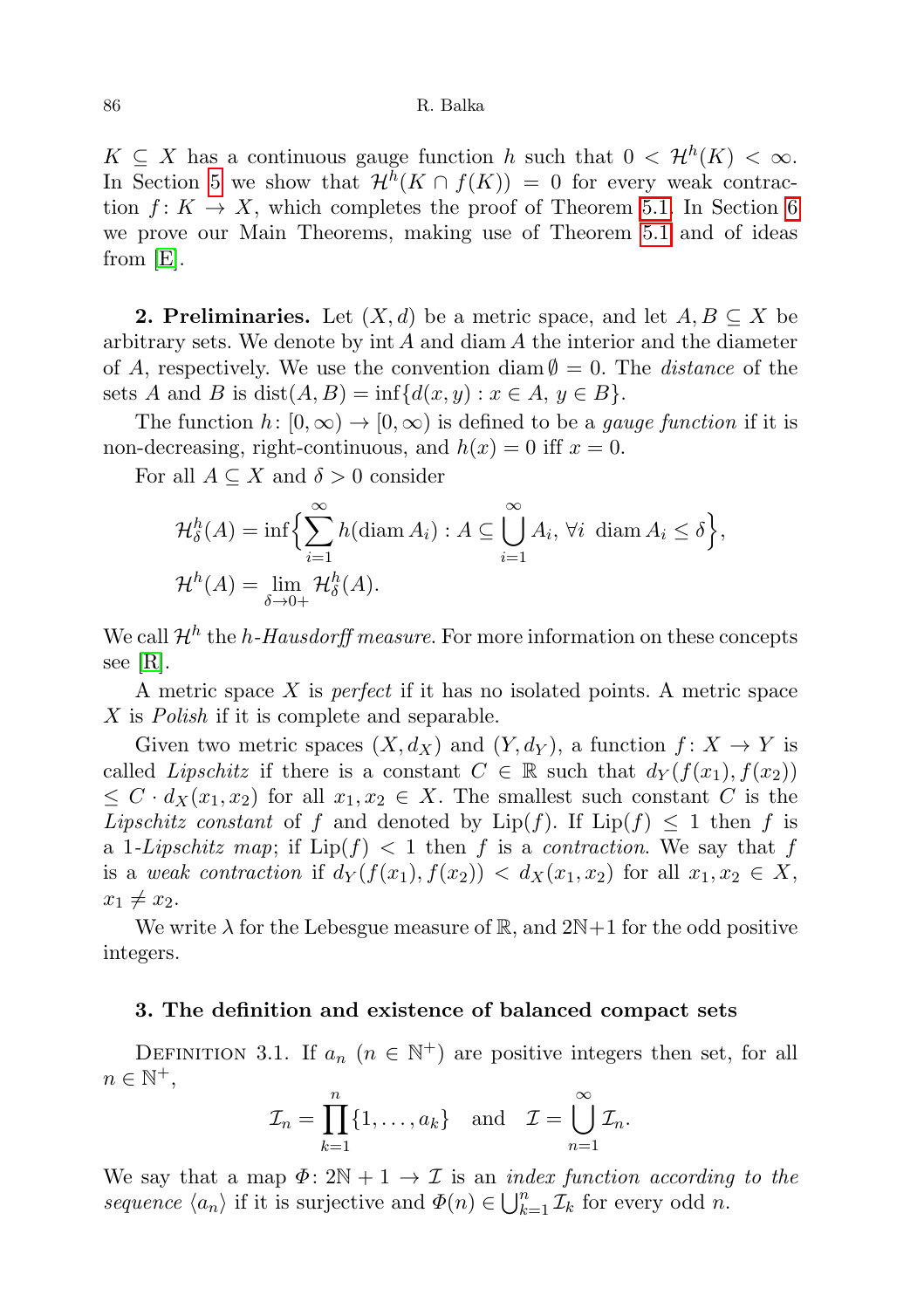<span id="page-4-5"></span>DEFINITION 3.2. Let X be a Polish space. A compact set  $K \subseteq X$  is balanced if it is of the form

(3.1) 
$$
K = \bigcap_{n=1}^{\infty} \Biggl( \bigcup_{i_1=1}^{a_1} \cdots \bigcup_{i_n=1}^{a_n} C_{i_1...i_n} \Biggr),
$$

where  $a_n$  are positive integers and  $C_{i_1...i_n} \subseteq X$  are non-empty closed sets with the following properties. There are positive reals  $b_n$  and an index function  $\Phi: 2\mathbb{N} + 1 \to \mathcal{I}$  according to the sequence  $\langle a_n \rangle$  such that for all  $n \in \mathbb{N}^+$ and  $(i_1, \ldots, i_n), (j_1, \ldots, j_n) \in \mathcal{I}_n$ ,

<span id="page-4-4"></span><span id="page-4-3"></span><span id="page-4-2"></span><span id="page-4-1"></span><span id="page-4-0"></span>(i)  $a_1 \geq 2$  and  $a_{n+1} \geq na_1 \cdots a_n$ , (ii)  $C_{i_1...i_{n+1}} \subseteq C_{i_1...i_n}$ , (iii) diam  $C_{i_1...i_n} \leq b_n$ , (iv) dist $(C_{i_1...i_n}, C_{j_1...j_n}) > 2b_n$  if  $(i_1,...,i_n) \neq (j_1,...,j_n)$ , (v) if *n* is odd,  $C_{i_1...i_n} \subseteq C_{\Phi(n)}$  and  $C_{j_1...j_n} \nsubseteq C_{\Phi(n)}$ , then for all  $s, t \in$  $\{1, \ldots, a_{n+1}\}, s \neq t$ , we have

dist
$$
(C_{i_1...i_n}, C_{i_1...i_n})
$$
 > diam $\Big(\bigcup_{j_{n+1}=1}^{a_{n+1}} C_{j_1...j_nj_{n+1}}\Big)$ .

REMARK 3.3. The only reason why the domain of  $\Phi$  is  $2N + 1$  instead of  $\mathbb{N}^+$  is that we refer to this construction in [\[BM\]](#page-10-4), where this is important.

REMARK 3.4. In a countable Polish space X there is no balanced compact set  $K \subseteq X$ , since every balanced compact set has cardinality  $2^{\aleph_0}$ .

<span id="page-4-6"></span>THEOREM 3.5. If  $X$  is an uncountable Polish space, then there exists a balanced compact set  $K \subseteq X$ .

Proof. Every uncountable Polish space contains a non-empty perfect subset (see  $[K, (6.4)$  $[K, (6.4)$  Thm.]), so we may assume by shrinking that X is also perfect. Fix positive integers  $a_n$  according to [\(i\)](#page-4-0) and an index function  $\Phi$  according to  $\langle a_n \rangle$ . We need to construct non-empty closed sets  $C_{i_1...i_n}$  and positive reals  $b_n$  that satisfy [\(ii\)](#page-4-1)–[\(v\)](#page-4-2); then the set

$$
K = \bigcap_{n=1}^{\infty} \Biggl( \bigcup_{i_1=1}^{a_1} \cdots \bigcup_{i_n=1}^{a_n} C_{i_1...i_n} \Biggr)
$$

will be a balanced compact set.

Let  $n \in \mathbb{N}$  and assume that  $b_k$  and  $C_{i_1...i_k}$  with  $\text{int } C_{i_1...i_k} \neq \emptyset$  are already defined for all  $k \leq n$  and  $(i_1, \ldots, i_k) \in \mathcal{I}_k$ , where we use the convention  $\mathcal{I}_0 = \{\emptyset\}, C_{\emptyset} = X$ , and  $b_0 = \infty$ . It is enough to construct  $b_{n+1}$  and  $C_{i_1...i_{n+1}}$ such that int  $C_{i_1...i_{n+1}} \neq \emptyset$  for all  $(i_1, \ldots, i_{n+1}) \in \mathcal{I}_{n+1}$ .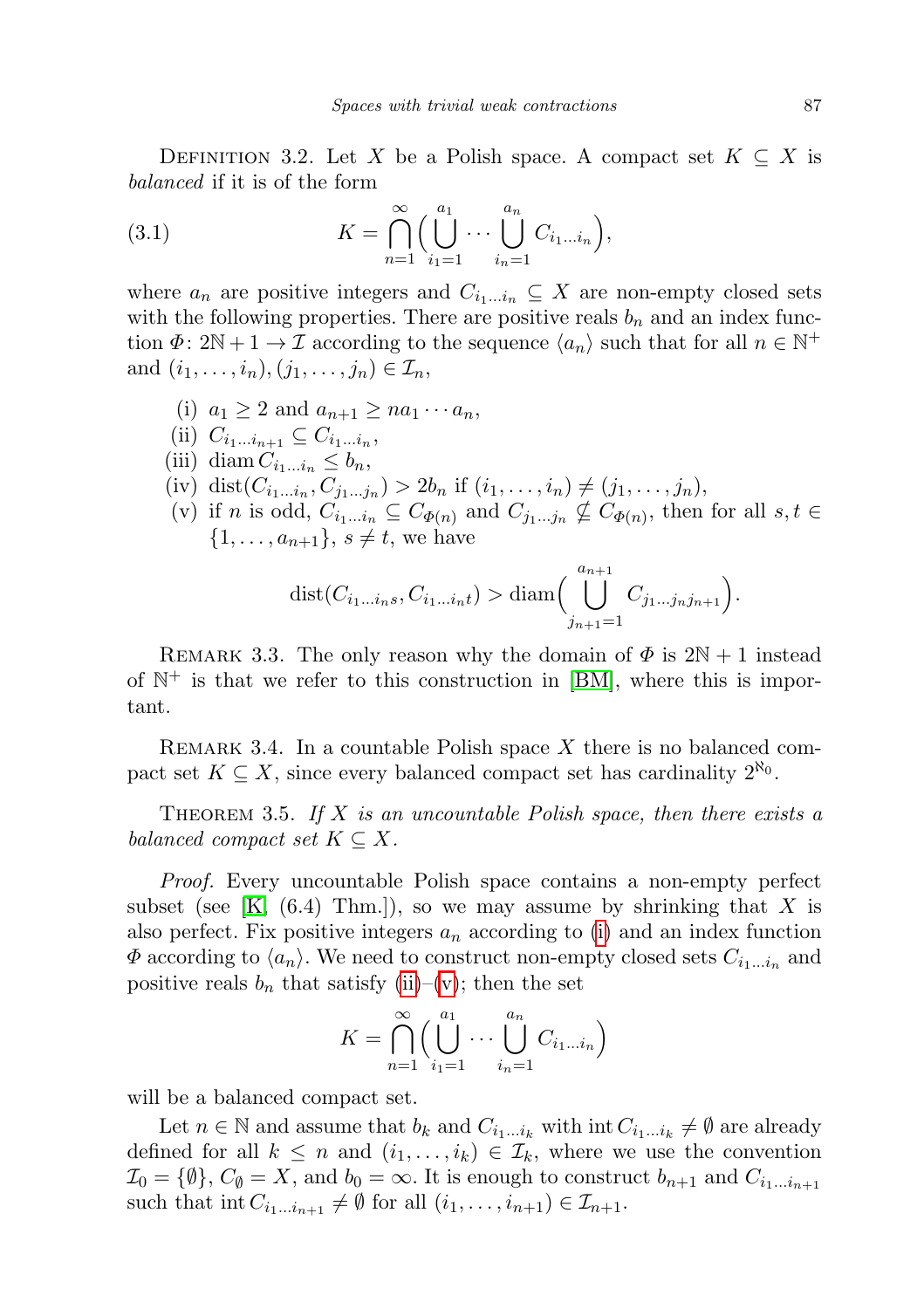We define distinct points  $x_{i_1...i_{n+1}} \in \text{int } C_{i_1...i_n}$  for all  $(i_1,...,i_{n+1})$  $\in \mathcal{I}_{n+1}$ . First assume that n is even. As X is perfect and int  $C_{i_1...i_n} \neq \emptyset$ , we can fix distinct points  $x_{i_1...i_{n+1}} \in \text{int } C_{i_1...i_n}$  for all  $(i_1,...,i_{n+1}) \in \mathcal{I}_{n+1}$ . Now assume that n is odd. First consider those  $(i_1, \ldots, i_n)$  for which  $C_{i_1 \ldots i_n} \subseteq C_{\Phi(n)}$ , then fix distinct points  $x_{i_1...i_{n+1}} \in \text{int } C_{i_1...i_n}$  for all  $i_{n+1} \in \{1, ..., a_{n+1}\}$ . Let  $\delta$  be the minimum distance between the points  $x_{i_1...i_{n+1}}$  we have defined so far. Now consider those  $(i_1, \ldots, i_n)$  for which  $C_{i_1 \ldots i_n} \nsubseteq C_{\Phi(n)}$ . For each of them, fix distinct points  $x_{i_1...i_{n+1}} \in \text{int } C_{i_1...i_n}$  for all  $i_{n+1} \in \{1, ..., a_{n+1}\}\$ such that

$$
\text{diam}\left(\bigcup_{i_{n+1}=1}^{a_{n+1}} \{x_{i_1...i_{n+1}}\}\right) \le \frac{\delta}{2}.
$$

For  $(i_1, \ldots, i_{n+1}) \in \mathcal{I}_{n+1}$  consider the non-empty closed sets

$$
C_{i_1...i_{n+1}} = B(x_{i_1...i_{n+1}}, b_{n+1}/2),
$$

where  $b_{n+1} > 0$  is sufficiently small. Then the sets  $C_{i_1...i_{n+1}}$  satisfy [\(ii\)](#page-4-1)–[\(v\)](#page-4-2), and clearly int  $C_{i_1...i_{n+1}} \neq \emptyset$  for all  $(i_1, \ldots, i_{n+1}) \in \mathcal{I}_{n+1}$ .

<span id="page-5-3"></span>FACT 3.6. If  $K \subseteq \mathbb{R}$  is a balanced compact set, then K has zero Lebesgue measure.

*Proof.* For all  $n \in \mathbb{N}^+$  and  $(i_1, \ldots, i_n) \in \mathcal{I}_n$  let  $I_{i_1...i_n} \subseteq \mathbb{R}$  be compact intervals such that  $C_{i_1...i_n} \subseteq I_{i_1...i_n}$  and  $\text{diam } I_{i_1...i_n} = \text{diam } C_{i_1...i_n}$ . Set  $I_n^*$ intervals such that  $C_{i_1...i_n} \subseteq I_{i_1...i_n}$  and diam  $I_{i_1...i_n} = \text{diam } C_{i_1...i_n}$ . Set  $I_n^* = \bigcup_{i_1=1}^{a_1} \cdots \bigcup_{i_n=1}^{a_n} I_{i_1...i_n}$ . Properties [\(iii\)](#page-4-3) and [\(iv\)](#page-4-4) imply that  $\lambda(I_{n+1}^*) \leq \lambda(I_n^*)/2$ for all  $n \in \mathbb{N}^+$ , thus  $K \subseteq \bigcap_{n=1}^{\infty} I_n^*$  has zero Lebesgue measure.

<span id="page-5-0"></span>4. Balanced compact sets admit exact continuous gauge functions. The main goal of this section is to prove Theorem [4.2.](#page-5-1)

Assume that X is a Polish space and  $K \subseteq X$  is a fixed balanced compact set. Let  $a_n$ ,  $b_n$ ,  $C_{i_1...i_n}$ ,  $\Phi$  witness that K is balanced according to Definition [3.2.](#page-4-5)

<span id="page-5-2"></span>DEFINITION 4.1. Let  $K_{i_1...i_n} = K \cap C_{i_1...i_n}$  for all  $(i_1,...,i_n) \in \mathcal{I}_n$  and  $n \in \mathbb{N}^+$ . These sets are called the *nth level elementary pieces* of K. For a set  $A \subseteq K$  we define the *n*th level elementary pieces of A to be the *n*th level elementary pieces of K that intersect A.

<span id="page-5-1"></span>THEOREM 4.2. There exists a continuous gauge function h with  $\mathcal{H}^{h}(K)$  $= 1.$  Moreover,

$$
\mathcal{H}^h(K_{i_1...i_n})=\frac{1}{a_1\cdots a_n}
$$

for all  $n \in \mathbb{N}^+$  and  $(i_1, \ldots, i_n) \in \mathcal{I}_n$ .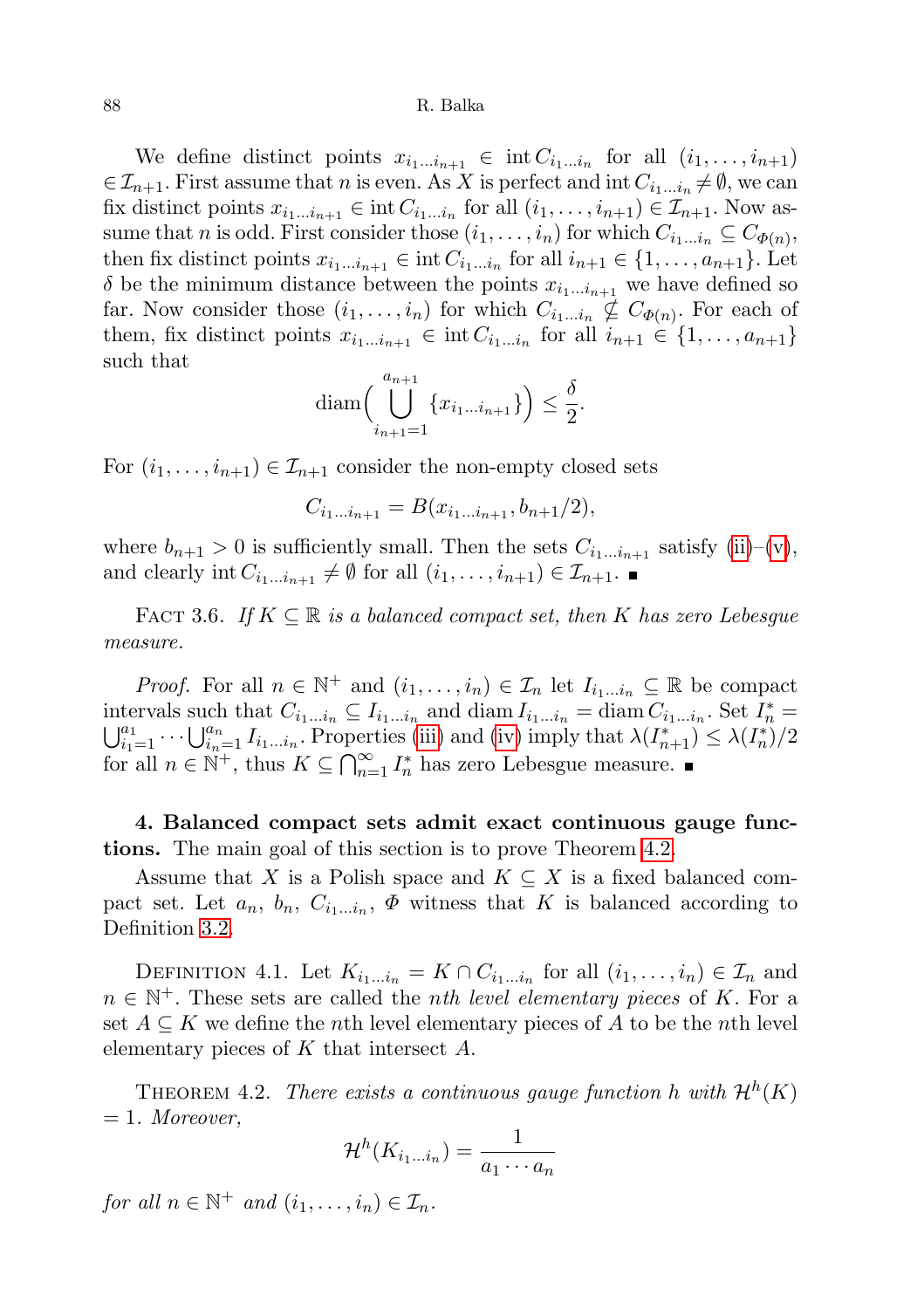<span id="page-6-2"></span>*Proof.* Consider  $h: [0, \infty) \to [0, \infty)$ ,

(4.1) 
$$
h(x) = \begin{cases} 1 & \text{if } x \ge 2b_1, \\ \frac{1}{a_1 \cdots a_n} & \text{if } 2b_{n+1} \le x \le b_n \text{ for all } n \in \mathbb{N}^+, \\ \text{linear} & \text{if } b_n \le x \le 2b_n \text{ for all } n \in \mathbb{N}^+, \\ 0 & \text{if } x = 0. \end{cases}
$$

As  $a_n \geq 2$  for all  $n \in \mathbb{N}^+$ , properties [\(ii\)](#page-4-1)–[\(iv\)](#page-4-4) imply that  $2b_{n+1} < b_n$  for all  $n \in \mathbb{N}^+$ . Thus  $b_n < b_1/2^{n-1} \to 0$  as  $n \to \infty$ . Consequently, h is well-defined. Clearly, h is non-decreasing, continuous, and  $h(x) = 0$  iff  $x = 0$ . Therefore h is a continuous gauge function.

It is enough to prove that  $\mathcal{H}^h(K) = 1$ , because applying the same argument for  $K_{i_1...i_n}$  yields the more general statement. Then

$$
K \subseteq \bigcup_{i_1=1}^{a_1} \cdots \bigcup_{i_n=1}^{a_n} C_{i_1...i_n} \quad \text{and} \quad \text{diam } C_{i_1...i_n} \le b_n
$$

imply

$$
\mathcal{H}_{b_n}^h(K) \leq \sum_{i_1=1}^{a_1} \cdots \sum_{i_n=1}^{a_n} h(\text{diam } C_{i_1...i_n}) \leq a_1 \cdots a_n h(b_n) = 1.
$$

Since  $b_n \to 0$  as  $n \to \infty$ , we obtain  $\mathcal{H}^h(K) = \lim_{n \to \infty} \mathcal{H}_{b_n}^h(K) \leq 1$ .

For the opposite inequality assume that  $K \subseteq \bigcup_{j=1}^{\infty} U_j$ ; it is enough to prove that  $\sum_{j=1}^{\infty} h(\text{diam } U_j) \geq 1$ . By the continuity of h we may assume that the  $U_j$ 's are non-empty open, and the compactness of K implies that there is a finite subcover,  $K \subseteq \bigcup_{j=1}^{k} U_j$ . Fix  $m \in \mathbb{N}$  such that  $2b_m <$  $\min_{1 \leq j \leq k} \text{diam } U_j$ . For all  $j \in \{1, \ldots, k\}$  consider

<span id="page-6-1"></span><span id="page-6-0"></span>
$$
s_j = \#\{(i_1,\ldots,i_m) \in \mathcal{I}_m : U_j \cap K_{i_1\ldots i_m} \neq \emptyset\}.
$$

Since  $K \subseteq \bigcup_{j=1}^k U_j$ , we have

(4.2) 
$$
\sum_{j=1}^{k} s_j \ge a_1 \cdots a_m.
$$

Now we show that for all  $j \in \{1, \ldots, k\}$ ,

(4.3) 
$$
h(\text{diam } U_j) \ge \frac{s_j}{a_1 \cdots a_m}.
$$

Fix  $j \in \{1, \ldots, k\}$ . If diam  $U_j \geq 2b_1$  then  $h(\text{diam } U_j) = 1$  and  $s_j \leq a_1 \cdots a_m$ imply [\(4.3\)](#page-6-0). Thus we may assume that there is an  $1 \leq n \leq m$  such that  $2b_{n+1} \leq \text{diam } U_j \leq 2b_n$ . On the one hand, [\(iv\)](#page-4-4) implies that  $U_j$  can intersect at most one *n*th level elementary piece of K, that is,  $s_i \leq a_{n+1} \cdots a_m$ . On the other hand, the definition of h implies  $h(\text{diam } U_j) \geq 1/(a_1 \cdots a_n)$ .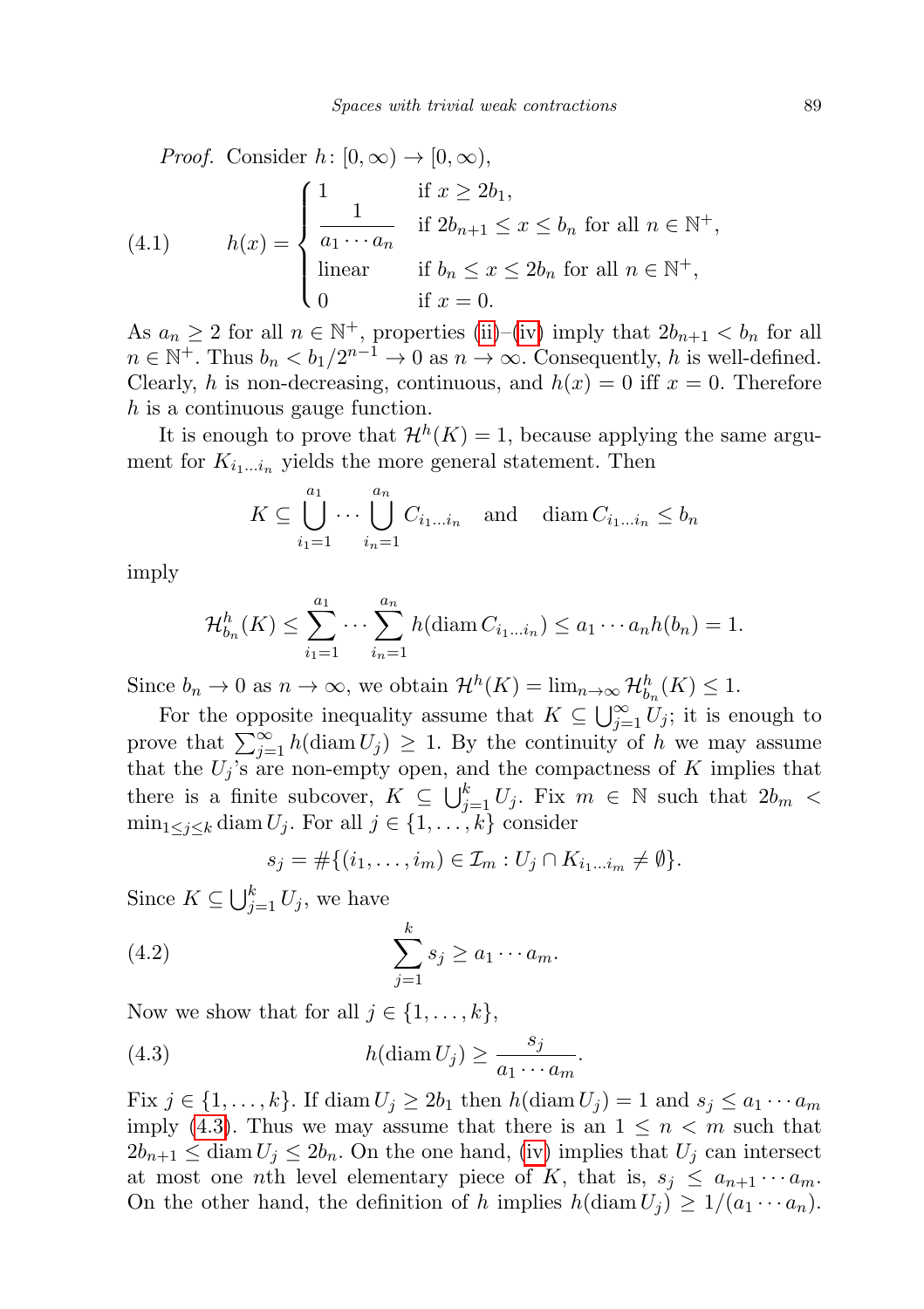Therefore [\(4.3\)](#page-6-0) holds. Finally, [\(4.3\)](#page-6-0) and [\(4.2\)](#page-6-1) yield

$$
\sum_{j=1}^{k} h(\text{diam } U_j) \ge \sum_{j=1}^{k} \frac{s_j}{a_1 \cdots a_m} \ge 1,
$$

and the proof is complete.

REMARK 4.3. Note that property  $(v)$  and the notion of an index function  $\Phi$  are not needed for the proof of Theorem [4.2.](#page-5-1) We used only the natural condition  $a_n \geq 2$   $(n \in \mathbb{N}^+)$  instead of property [\(i\)](#page-4-0).

<span id="page-7-3"></span>FACT 4.4. Let  $K \subseteq \mathbb{R}$  be a balanced compact set, and let h be the gauge function for K according to [\(4.1\)](#page-6-2). Then  $\lambda$  is absolutely continuous for  $\mathcal{H}^h$ .

*Proof.* Let I be a compact interval such that  $\bigcup_{i=1}^{a_1} C_{i_1} \subseteq I$ , and assume diam  $I = c$ . Set  $g(x) = x/c$ . First we prove that  $h(x) \ge g(x)$  for all  $x \in [0, b_1]$ . Let  $n \in \mathbb{N}^+$ . On the one hand, the definition of h implies  $h(b_n) = 1/(a_1 \cdots a_n)$ . On the other hand, [\(iv\)](#page-4-4) yields  $2b_n(\#\mathcal{I}_n-1) \leq \text{diam } I$ , so

$$
b_n \le \frac{\operatorname{diam} I}{2(\#\mathcal{I}_n - 1)} \le \frac{c}{a_1 \cdots a_n}.
$$

Thus  $h(b_n) \geq b_n/c = g(b_n)$ . As h is concave and g is linear on  $[b_{n+1}, b_n]$  for all  $n \in \mathbb{N}^+$ , we have  $h(x) \ge g(x)$  for all  $x \in [0, b_1]$ .

Finally,  $h|_{[0,b_1]} \ge g|_{[0,b_1]}$  implies that for all  $A \subseteq \mathbb{R}$  we have  $\mathcal{H}^h(A) \ge$  $\mathcal{H}^g(A) = \lambda(A)/c$ , so  $\lambda$  is absolutely continuous for  $\mathcal{H}^h$ .

<span id="page-7-1"></span>5. The proof of Theorem [5.1.](#page-7-0) The goal of this section is to prove the following theorem.

<span id="page-7-0"></span>THEOREM 5.1. Let X be a Polish space, and let  $K \subseteq X$  be a balanced compact set. Then there exists a continuous gauge function h such that  $0 < H^h(K) < \infty$ , and for every weak contraction  $f: K \to X$  we have  $\mathcal{H}^{h}(K \cap f(K)) = 0.$ 

*Proof.* Let  $a_n$ ,  $b_n$ ,  $C_{i_1...i_n}$ ,  $\Phi$  witness that K is balanced as in Defini-tion [3.2.](#page-4-5) Let  $h$  be the continuous gauge function for  $K$  according to [\(4.1\)](#page-6-2). Theorem [4.2](#page-5-1) implies  $\mathcal{H}^h(K) = 1$ . Let  $f: K \to X$  be a weak contraction. It is enough to prove that  $\mathcal{H}^{h}(K \cap f(K)) = 0$ . For all  $n \in \mathbb{N}^{+}$  let

<span id="page-7-2"></span>
$$
A_n = \bigcup_{i_1=1}^{a_1} \cdots \bigcup_{i_n=1}^{a_n} (K_{i_1 \ldots i_n} \cap f(K \setminus K_{i_1 \ldots i_n})).
$$

First we prove

(5.1) 
$$
K \cap f(K) \subseteq \text{Fix}(f) \cup \bigcup_{n=1}^{\infty} A_n,
$$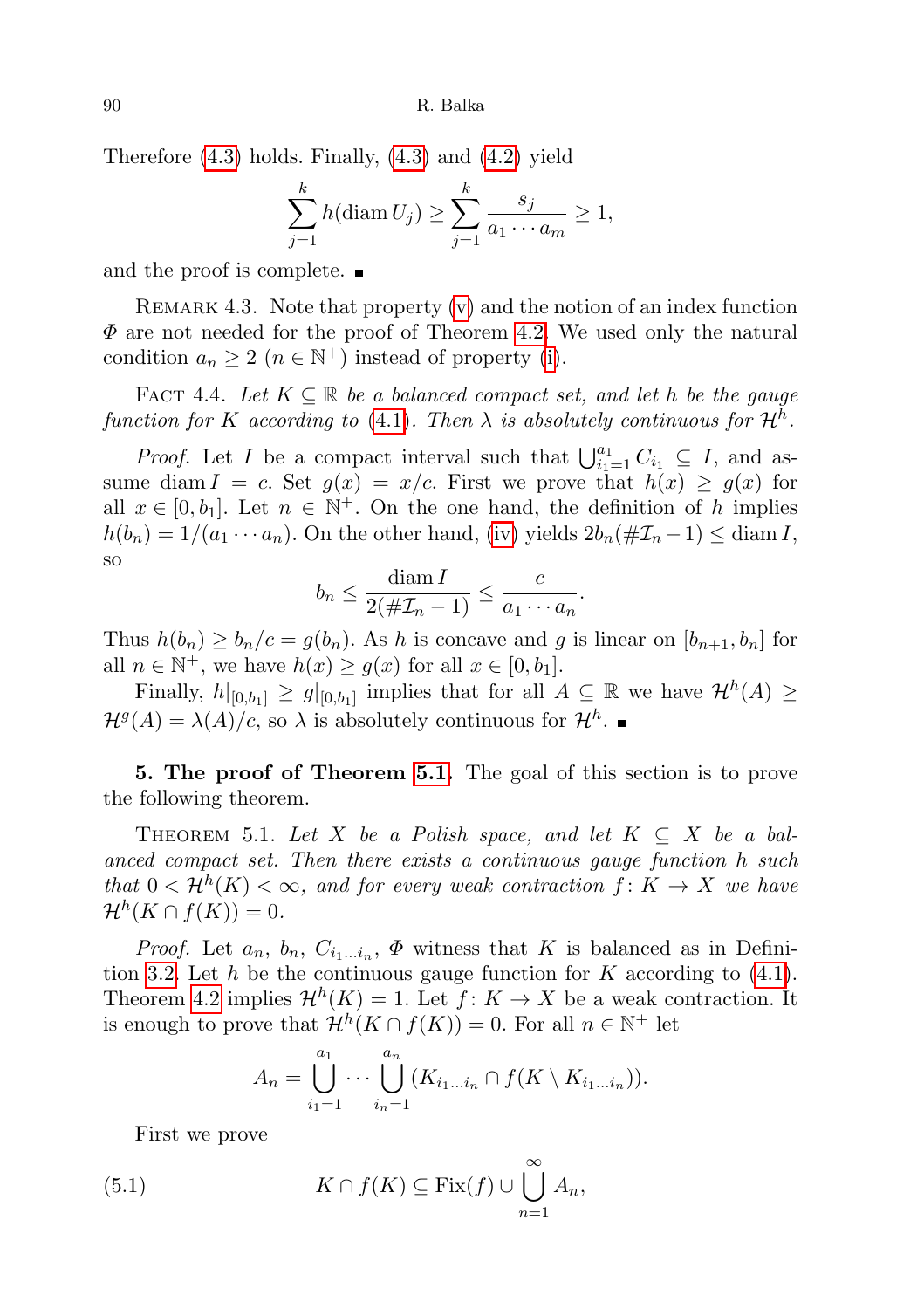where Fix $(f) = \{x \in K : f(x) = x\}$ . Assume that  $y \in K \cap f(K)$  and  $y \notin \text{Fix}(f)$ ; we need to prove that  $y \in \bigcup_{n=1}^{\infty} A_n$ . There is an  $x \in K$  such that  $f(x) = y$  and  $x \neq y$ . Then diam  $K_{i_1...i_n} \leq b_n$  and  $b_n \to 0$  imply that there are  $n \in \mathbb{N}^+$  and  $(i_1, \ldots, i_n) \in \mathcal{I}_n$  such that  $y \in K_{i_1...i_n}$  and  $x \in K \setminus K_{i_1...i_n}$ , so  $y \in A_n$ . Thus  $y \in \bigcup_{n=1}^{\infty} A_n$ , hence [\(5.1\)](#page-7-2) holds.

As f is a weak contraction,  $Fix(f)$  has at most one element. There-fore [\(5.1\)](#page-7-2) implies that it is enough to prove that  $\mathcal{H}^h(\bigcup_{n=1}^{\infty} A_n) = 0$ . Prop-erty [\(ii\)](#page-4-1) easily yields  $A_n \subseteq A_{n+1}$  for all  $n \in \mathbb{N}^+$ , so it is enough to prove that

<span id="page-8-3"></span>(5.2) 
$$
\lim_{n \to \infty} \mathcal{H}^{h}(A_n) = 0.
$$

Fix  $n \in \mathbb{N}^+$  and  $(i_1, \ldots, i_n) \in \mathcal{I}_n$ . The definition of  $\Phi$  implies that there is an odd  $m \ge n$  such that  $\Phi(m) = (i_1, \ldots, i_n)$ . Let  $\Delta_m$  be the set of mth level elementary pieces of  $K \setminus K_{i_1...i_n}$ . Pick  $E \in \Delta_m$ . As f is a weak contraction,  $\dim f(E) \leq \dim E$ . Therefore [\(v\)](#page-4-2) together with [\(iii\)](#page-4-3) and [\(iv\)](#page-4-4) implies that  $f(E)$  can intersect at most one  $(m+1)$ st level elementary piece of  $K_{i_1...i_n}$ . Thus  $f(\bigcup \Delta_m) = f(K \setminus K_{i_1...i_n})$  can intersect at most  $\#\Delta_m \leq a_1 \cdots a_m$ many  $(m+1)$ st level elementary pieces of  $K_{i_1...i_n}$ . Theorem [4.2](#page-5-1) shows that every  $(m+1)$ st level elementary piece of K has  $\mathcal{H}^h$  measure  $1/(a_1 \cdots a_{m+1}),$ and  $m \geq n$  implies  $a_{m+1} \geq a_{n+1}$ . Therefore

<span id="page-8-2"></span>
$$
(5.3) \t\mathcal{H}^h(K_{i_1...i_n} \cap f(K \setminus K_{i_1...i_n})) \leq \frac{a_1 \cdots a_m}{a_1 \cdots a_{m+1}} = \frac{1}{a_{m+1}} \leq \frac{1}{a_{n+1}}.
$$

Finally, [\(5.3\)](#page-8-2), the definition of  $A_n$ , the subadditivity of  $\mathcal{H}^h$ , and property [\(i\)](#page-4-0) yield

$$
\mathcal{H}^h(A_n) \le \frac{a_1 \cdots a_n}{a_{n+1}} \le \frac{1}{n}.
$$

Thus  $(5.2)$  follows, and the proof is complete.

<span id="page-8-1"></span>6. The proof of our Main Theorems. Let us recall that the main goal of our paper is to answer the following question.

QUESTION [1.6.](#page-1-0) What are the lowest possible Borel classes of  $\mathbb{R}^n$  having a non-closed element X such that every weak contraction  $f: X \rightarrow X$  is constant?

If  $n \geq 2$  then the answer is  $\Delta_2^0$ , and there is no non-closed  $\Delta_2^0$  example in  $\mathbb R$  (see the Introduction). If  $n = 1$  then the following theorems show that  $\Sigma_2^0$  and  $\Pi_2^0$  are the lowest possible Borel classes satisfying Question [1.6.](#page-1-0)

<span id="page-8-0"></span>THEOREM 6.1 (Main Theorem,  $F_{\sigma}$  case). There exists a non-closed  $F_{\sigma}$ set  $F \subseteq \mathbb{R}$  such that every weak contraction  $f: F \to F$  is constant.

*Proof.* By Theorem [3.5](#page-4-6) there exists a balanced compact set  $K \subseteq \mathbb{R}$ . Let  $a_n$  be the positive integers and let h be the continuous gauge function for K as in Definition [3.2](#page-4-5) and [\(4.1\)](#page-6-2), respectively. Set  $\mathbb{Q} = \{q_n : n \in \mathbb{N}^+\}$ . Pick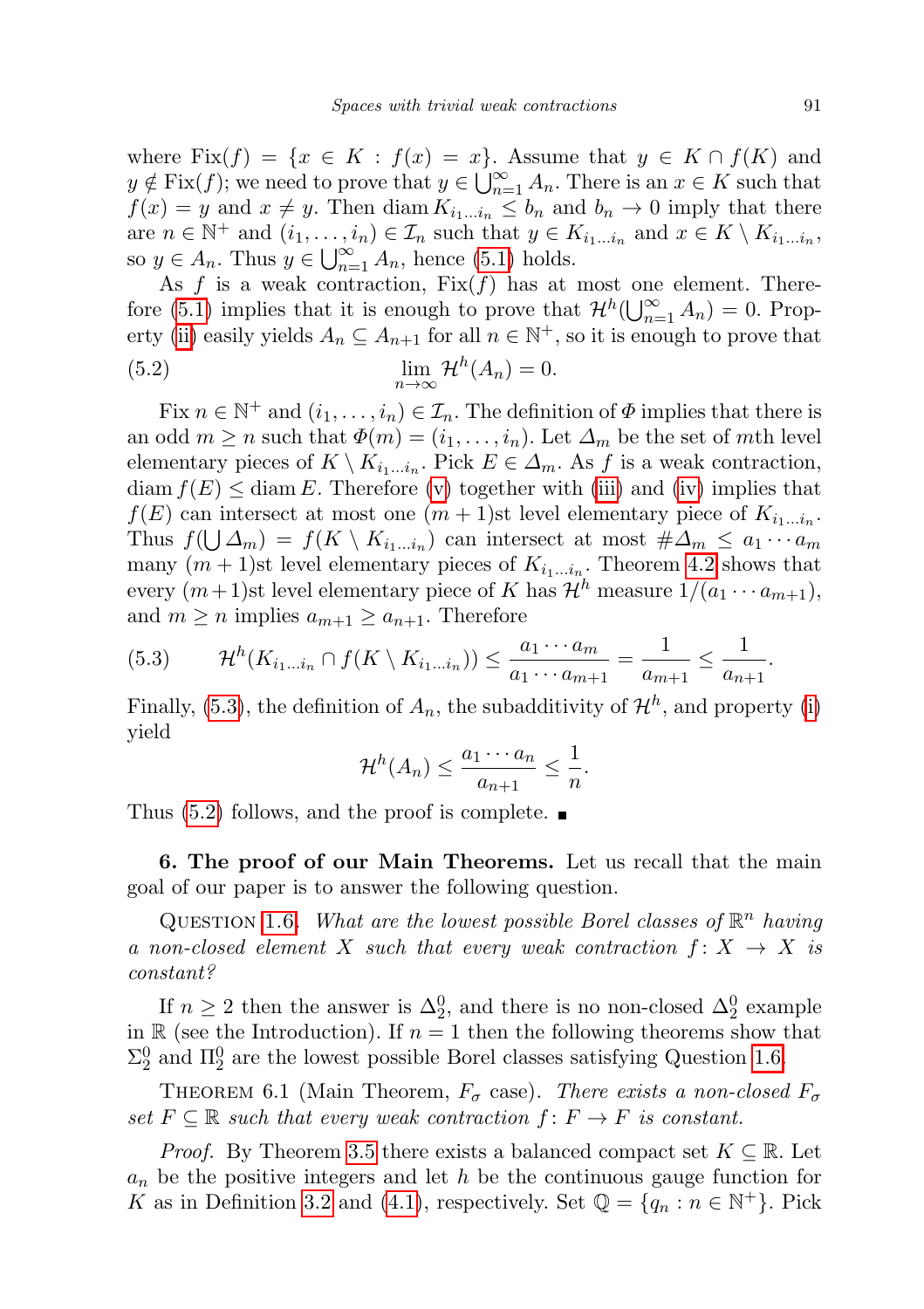$z_0 \in K$  arbitrarily and for all  $n \in \mathbb{N}^+$  let  $K_n^*$  be the *n*th level elementary piece of K containing  $z_0$  (see Definition [4.1\)](#page-5-2). Consider

(6.1) 
$$
F_0 = \bigcup_{n=1}^{\infty} (K_n^* + q_n).
$$

Clearly,  $F_0$  is an  $F_{\sigma}$  set, thus  $\mathcal{H}^h$  measurable. The countable subadditivity and translation invariance of  $\mathcal{H}^h$ , and Theorem [4.2,](#page-5-1) imply

<span id="page-9-4"></span>
$$
\mathcal{H}^{h}(F_0) \leq \sum_{n=1}^{\infty} \mathcal{H}^{h}(K_n^* + q_n) = \sum_{n=1}^{\infty} \mathcal{H}^{h}(K_n^*)
$$

$$
= \sum_{n=1}^{\infty} \frac{1}{a_1 \cdots a_n} \leq \sum_{n=1}^{\infty} \frac{1}{2^n} = 1.
$$

As  $F_0$  is an  $\mathcal{H}^h$ -measurable set with finite measure, there is a  $G_\delta$  set  $G_0 \subseteq \mathbb{R}$ such that

<span id="page-9-0"></span>(6.2) 
$$
F_0 \subseteq G_0 \quad \text{and} \quad \mathcal{H}^h(G_0 \setminus F_0) = 0
$$

(see [\[R,](#page-11-3) Thm. 27] for the proof). Set  $F = \mathbb{R} \setminus G_0$ . Clearly, F is an  $F_{\sigma}$ set. First we prove that F is non-closed. Fact [3.6](#page-5-3) yields  $\lambda(K) = 0$ , so the translation invariance and countable subadditivity of the Lebesgue measure imply  $\lambda(F_0) = 0$ . Fact [4.4](#page-7-3) and  $(6.2)$  imply  $\lambda(G_0 \setminus F_0) = 0$ . Hence  $\lambda(G_0) = 0$ . Therefore  $G_0 \neq \emptyset$ , hence that  $G_0$  is not open, so  $F = \mathbb{R} \setminus G_0$  is non-closed. As  $F$  is of full Lebesgue measure, it is dense in  $\mathbb{R}$ .

Assume to the contrary that there exists a non-constant weak contraction  $f: F \to F$ . As F is dense in R, f has a unique 1-Lipschitz extension  $\widehat{f}: \mathbb{R} \to \mathbb{R}$ . First we prove that  $\widehat{f}$  is a weak contraction. Assume to the contrary that there are  $a, b \in \mathbb{R}$ ,  $a < b$  such that  $|f(b) - f(a)| = |b - a|$ . Since  $\widehat{f}$  is 1-Lipschitz, for all  $x, y \in [a, b]$  we have

<span id="page-9-1"></span>(6.3) 
$$
|\hat{f}(x) - \hat{f}(y)| = |x - y|.
$$

Since F is dense in R, there are  $x_0, y_0 \in F \cap [a, b], x_0 \neq y_0$ . Applying [\(6.3\)](#page-9-1) for  $x_0, y_0$  contradicts f being a weak contraction. Thus  $\hat{f}$  is a weak contraction.

As f is non-constant,  $I = \widehat{f}(\mathbb{R})$  is a non-degenerate interval. Then  $\widehat{f}(F) = f(F) \subseteq F$  and the definition of F implies  $F_0 \cap I \subseteq I \setminus F \subseteq \widehat{f}(\mathbb{R} \setminus F)$  $=\widehat{f}(G_0)$ , so

<span id="page-9-3"></span>(6.4) 
$$
F_0 \cap I \subseteq F_0 \cap \widehat{f}(G_0).
$$

Property [\(iii\)](#page-4-3) and  $b_n \to 0$  yield diam  $K_n^* \to 0$  as  $n \to \infty$ . Thus  $z_0 \in K_n^*$ implies that there exists an  $n \in \mathbb{N}^+$  such that  $K_n^* + q_n \subseteq I$ , and Theorem [4.2](#page-5-1) implies  $\mathcal{H}^h(K_n^*) > 0$ . Therefore, by translation invariance,

<span id="page-9-2"></span>(6.5) 
$$
\mathcal{H}^h(F_0 \cap I) \geq \mathcal{H}^h(K_n^* + q_n) = \mathcal{H}^h(K_n^*) > 0.
$$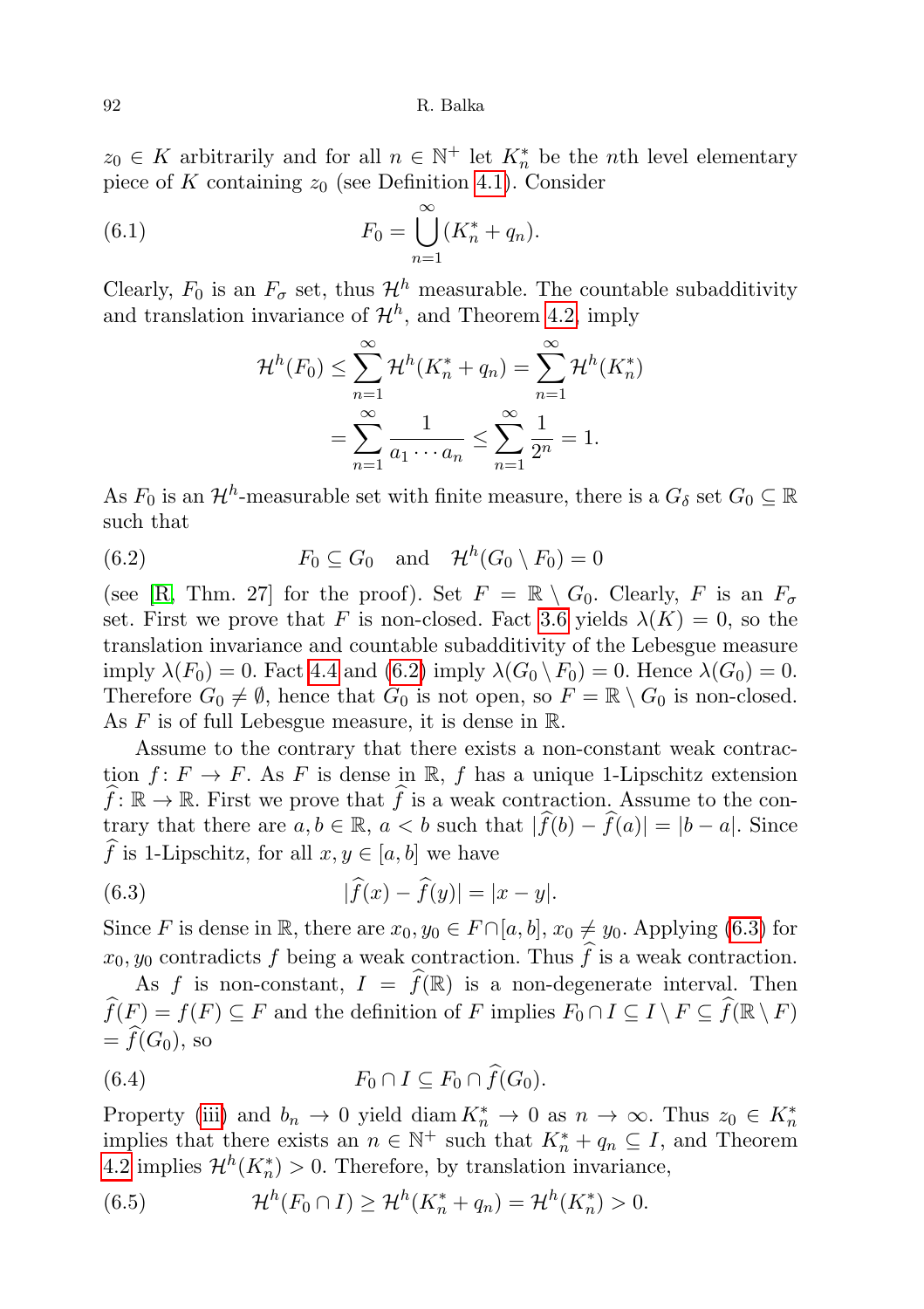Theorem [5.1](#page-7-0) implies that for all  $p, q \in \mathbb{Q}$  we have  $\mathcal{H}^h((K+p) \cap \hat{f}(K+q)) = 0$ , as  $\widehat{f}(K + q)$  is a weak contractive image of  $K + p$ . Therefore  $F_0 \subseteq K + \mathbb{Q}$ and the countable subadditivity of  $\mathcal{H}^h$  yield

<span id="page-10-5"></span>(6.6) 
$$
\mathcal{H}^{h}(F_0 \cap \hat{f}(F_0)) \leq \mathcal{H}^{h}((K + \mathbb{Q}) \cap \hat{f}(K + \mathbb{Q}))
$$

$$
\leq \sum_{p,q \in \mathbb{Q}} \mathcal{H}^{h}((K + p) \cap \hat{f}(K + q)) = 0.
$$

As  $\hat{f}$  is a weak contraction and [\(6.2\)](#page-9-0) holds, we obtain

(6.7) 
$$
\mathcal{H}^{h}(\widehat{f}(G_0 \setminus F_0)) \leq \mathcal{H}^{h}(G_0 \setminus F_0) = 0.
$$

Finally,  $(6.5)$ ,  $(6.4)$ , the subadditivity of  $\mathcal{H}^h$ ,  $(6.6)$ , and  $(6.7)$  imply

<span id="page-10-6"></span>
$$
0 < \mathcal{H}^h(F_0 \cap I) \leq \mathcal{H}^h(F_0 \cap \widehat{f}(G_0))
$$
  
\$\leq \mathcal{H}^h(F\_0 \cap \widehat{f}(F\_0)) + \mathcal{H}^h(\widehat{f}(G\_0 \setminus F\_0)) = 0\$.

This is a contradiction, so the proof is complete.

<span id="page-10-3"></span>THEOREM 6.2 (Main Theorem,  $G_{\delta}$  case). There exists a non-closed  $G_{\delta}$ set  $G \subseteq \mathbb{R}$  such that every weak contraction  $f: G \to G$  is constant.

*Proof.* Let  $G = \mathbb{R} \setminus F_0$  (for the definition of  $F_0$ , see [\(6.1\)](#page-9-4)). Clearly, G is a  $G_{\delta}$  set. Since  $\lambda(F_0) = 0$ , G is of full Lebesgue measure, thus it is non-closed and dense in R.

Assume to the contrary that  $f: G \to G$  is a non-constant weak contraction. Now the argument can be completed by replacing  $F$  and  $G_0$  in the proof of Theorem [6.1](#page-8-0) by G and  $F_0$ , respectively. Notice that  $F_0$  remains unchanged, e.g.  $G_0 \setminus F_0$  becomes  $F_0 \setminus F_0 = \emptyset$ . The reason of this asymmetry is that we do not consider  $G_{\delta}$  hulls as in [\(6.2\)](#page-9-0), which makes things a little easier. **■** 

Acknowledgments. The author is indebted to A. Máthé for some helpful suggestions. He also pointed out that the original proof of Theorem [5.1](#page-7-0) can be significantly shortened.

This research was supported by the Hungarian Scientific Research Fund grant no. 72655.

### References

- <span id="page-10-4"></span>[BM] R. Balka and A. Máthé, *Generalized Hausdorff measure for generic compact sets*, Ann. Acad. Sci. Fenn. Math., to appear; [arXiv:1204.1100.](http://arxiv.org/abs/1204.1100)
- <span id="page-10-0"></span>[Be] E. Behrends, Problem Session of the 34th Winter School in Abstract Analysis, 2006.
- <span id="page-10-2"></span>[\[Bi\]](http://dx.doi.org/10.1215/S0012-7094-51-01857-1) R. H. Bing, *Snake-like continua*, Duke Math. J. 18 (1951), 653–663.
- <span id="page-10-1"></span>[C] H. Cook, Continua which admit only the identity mapping onto nondegenerate subcontinua, Fund. Math. 60 (1967), 241–249.